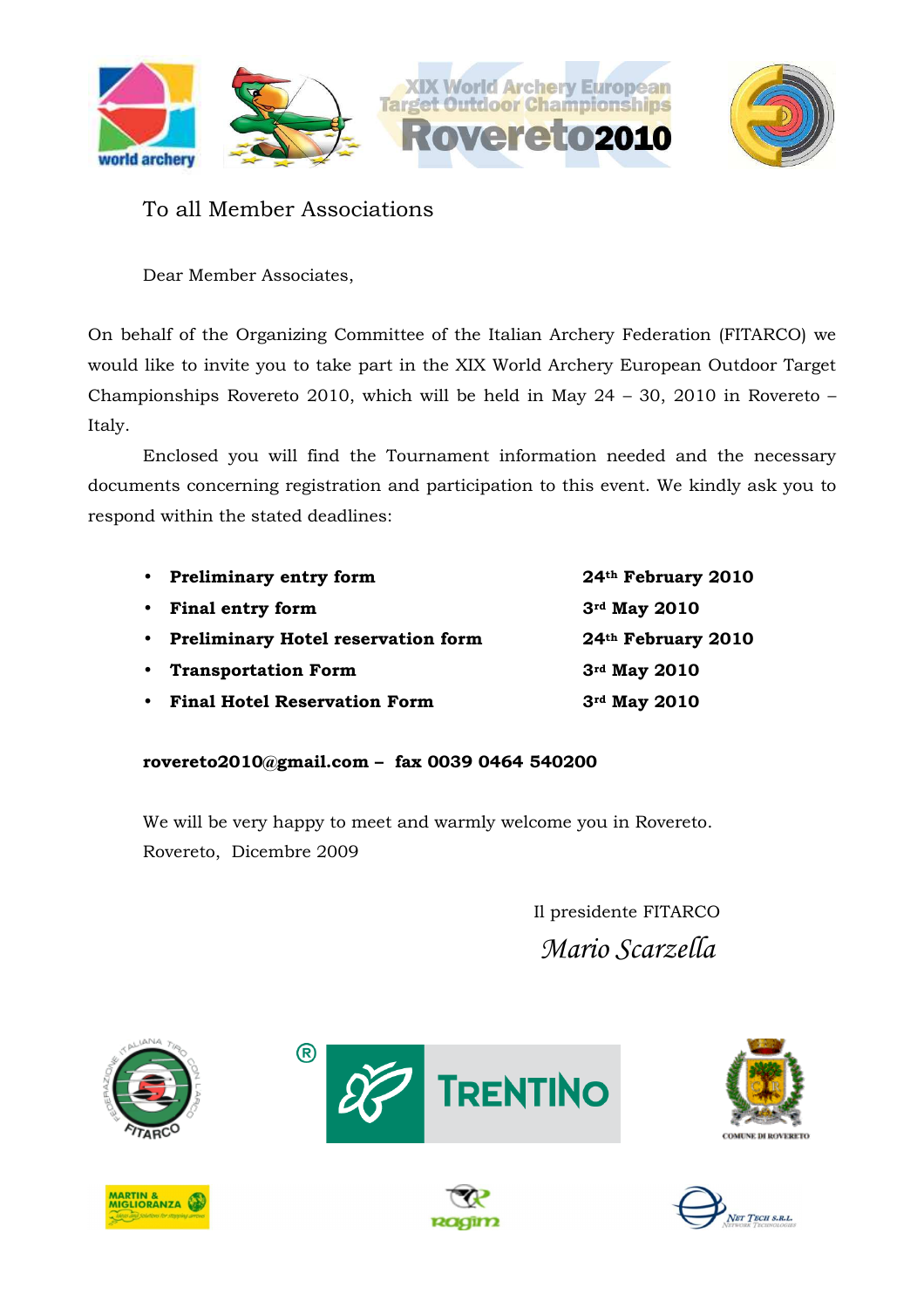

|                   | PRELIMINARY PROGRAM |                                                                                                                       |  |  |  |  |
|-------------------|---------------------|-----------------------------------------------------------------------------------------------------------------------|--|--|--|--|
|                   | Sunday 23th         | <b>Arrival of Nations</b>                                                                                             |  |  |  |  |
|                   | Monday 24th         |                                                                                                                       |  |  |  |  |
| DAY 1             | Tuesday 25th        | <b>Official Practice</b><br>Team Captains meeting<br><b>Opening Ceremony</b>                                          |  |  |  |  |
| DAY <sub>2</sub>  | Wednesday 26th      | Qualifications – 70 m. round (all categories)                                                                         |  |  |  |  |
| DAY 3             | Thursday 27th       | Individual – Elimination $1/32$ to $1/4$<br>Recurve & Compound<br>(Men & Women)                                       |  |  |  |  |
|                   |                     | Mixed Team Finals                                                                                                     |  |  |  |  |
| DAY 4             | Friday 28th         | Team Eliminations and Finals<br>Team Medals Cerimony                                                                  |  |  |  |  |
| DAY <sub>5</sub>  | Saturday 29th       | Individual finals $\frac{1}{2}$ finals – Bronze & Gold medal<br>matches in all divisions<br>Medals Ceremony - Banquet |  |  |  |  |
| DAYS <sub>6</sub> | Sunday 30th         | Departure of Nations                                                                                                  |  |  |  |  |

Maximum three (3) archers are allowed to enter the competition per category and per division. If you have not finalized on the exact number of the teams and archers yet, please only send us the total number of the athletes. The precise names can be provided afterwards, but no later than May 03rd 2010.

This preliminary program could change slightly according to the number of participants and TV requirements. All changes to the program will be published and informed to all participants in good time.











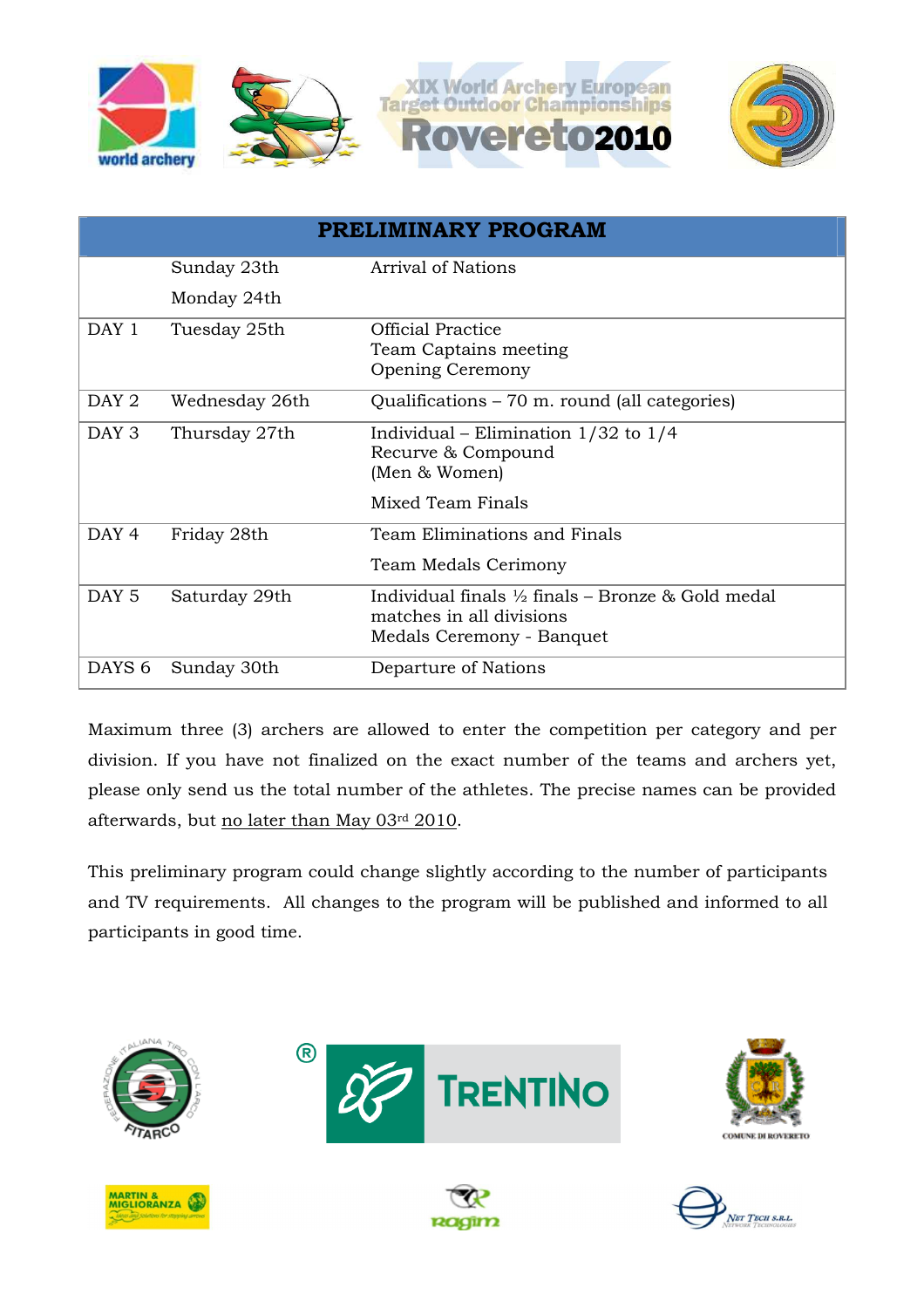



# **PRELIMINARY & FINAL REGISTRATION**

No entry forms will be available for registering to this event. The registration process has to be done using the FITA Online Registration System (FORS, V.2) www.archery.org/admin .

Note: For the European Championship the number of the athletes that may be entered by a Member Association is three (3) athletes in each category and division, EMAU Constitution (art. 2.0.3)

Preliminary entries have to be done using the FORS, V.2:

In order to be able to use FORS, please enter this address in your web browser (www.archery.org/admin) and use the Username and Password that FITA has assigned to each Member Association. After entering the FORS, please go to "Online Registration" and register your archers for this event.

A "FORS User Manual" can be downloaded in PDF (English and Russian) from the same website.

For any question regarding the FORS, please contact FITA (jcholgado@archery.org) Starting date of online-registration with FORS is **20th January 2010** End of Preliminary registration: **24th February 2010**  End of Final registration: **03rd May 2010** 

Please pay attention to the stated deadlines. After the deadlines have passed, MA won't be able to enter or update data in FORS anymore, as the system will be blocked. In this case, if any MA would like to change or proceed with the Final Registrations process after the deadline, it is required to contact Organizing Committee email









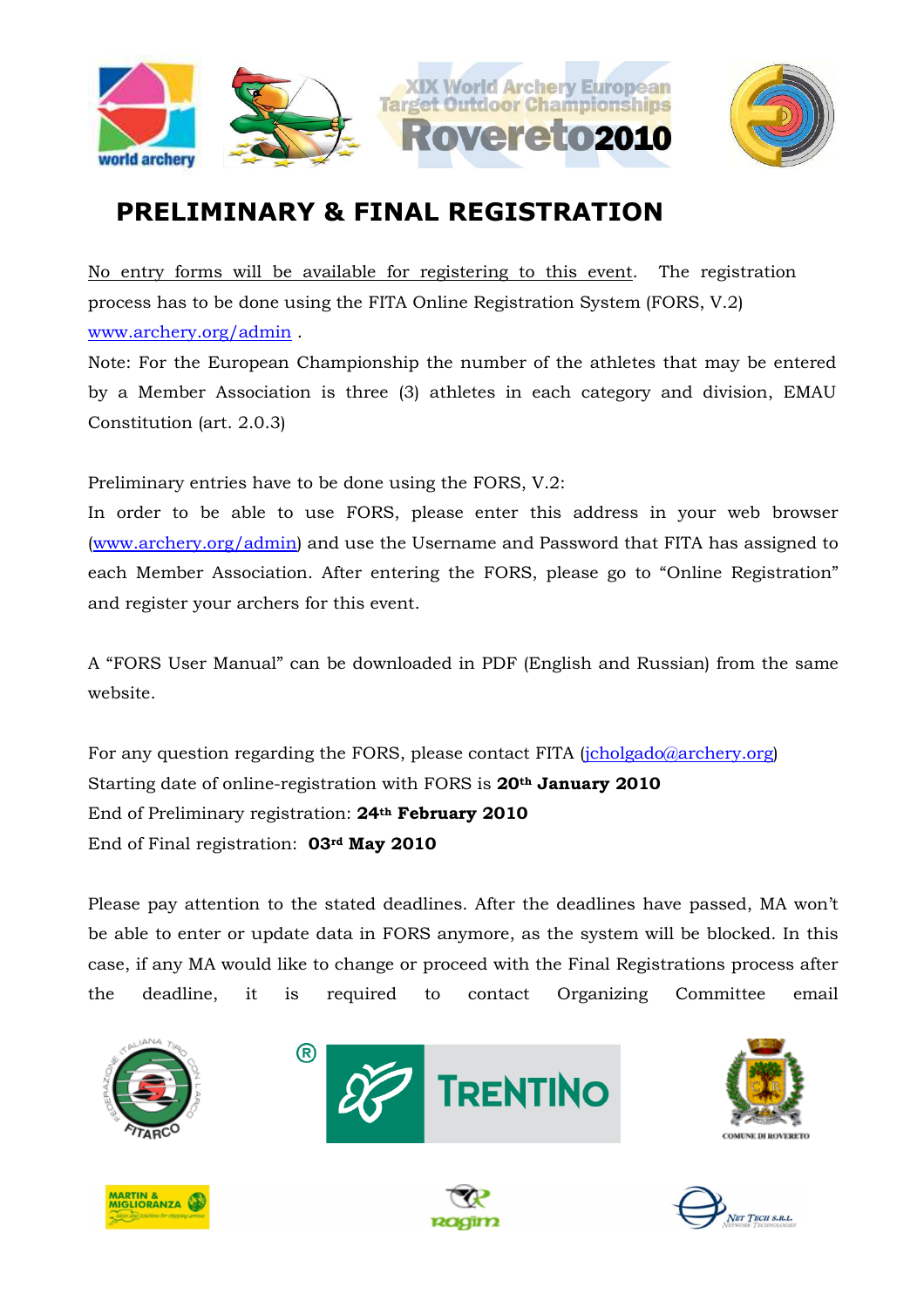

**rovereto2010@gmail.com** or FITA Event Director: jcholgado@archery.org), with a copy to OC.

A Member Association that has made final entries in FORS and does not participate with the number of entries entered in the system has to inform the OC: **rovereto2010@gmail.com** in writing at least one week prior to the event that they are unable to attend.

Only member Associations in good standing will be eligible to compete. This also means that any penalty fee for 2009 and/or 2010 FITA fee will have to have been paid prior to participation.











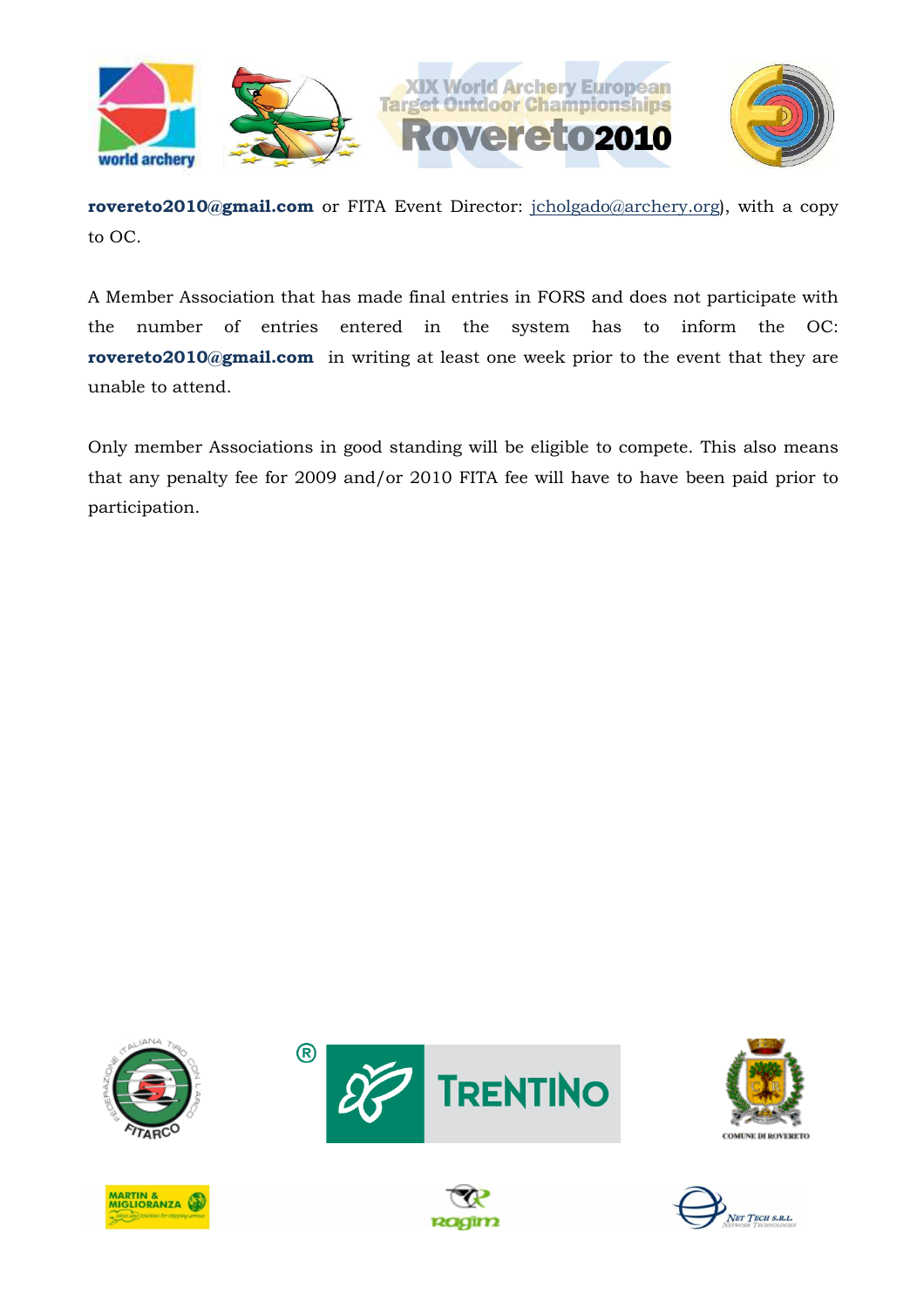



# **ADDITIONAL INFORMATION**

## **Entry fees for booking in Event Official Hotels:**

- *Individual: 150 € / Archer*
- *Team: 50 € / Team*
- *Official 45 € / Official*

Your entry fee includes daily local transport to and from practice field to the Event official hotels during the qualification, elimination and finals venues (transport timetables have to be confirmed).

## *Transportation:*

- **Verona Airport (arrival and departure): 40 € / person**
- **Other Italian Airports (Milan, Venice, Bologne): 65 € / person**
- **Rovereto Railway Station: 15 € / person**
- **Transportation from hotels venue /to and from/ will be free.**

## *Catering:*

Lunch will be served on the competition field at a cost of **14 euros per person** per day (soft drinks included, wine excluded) . There will also be a refreshment stall on the field.

Water will be available on the field and free of charge.











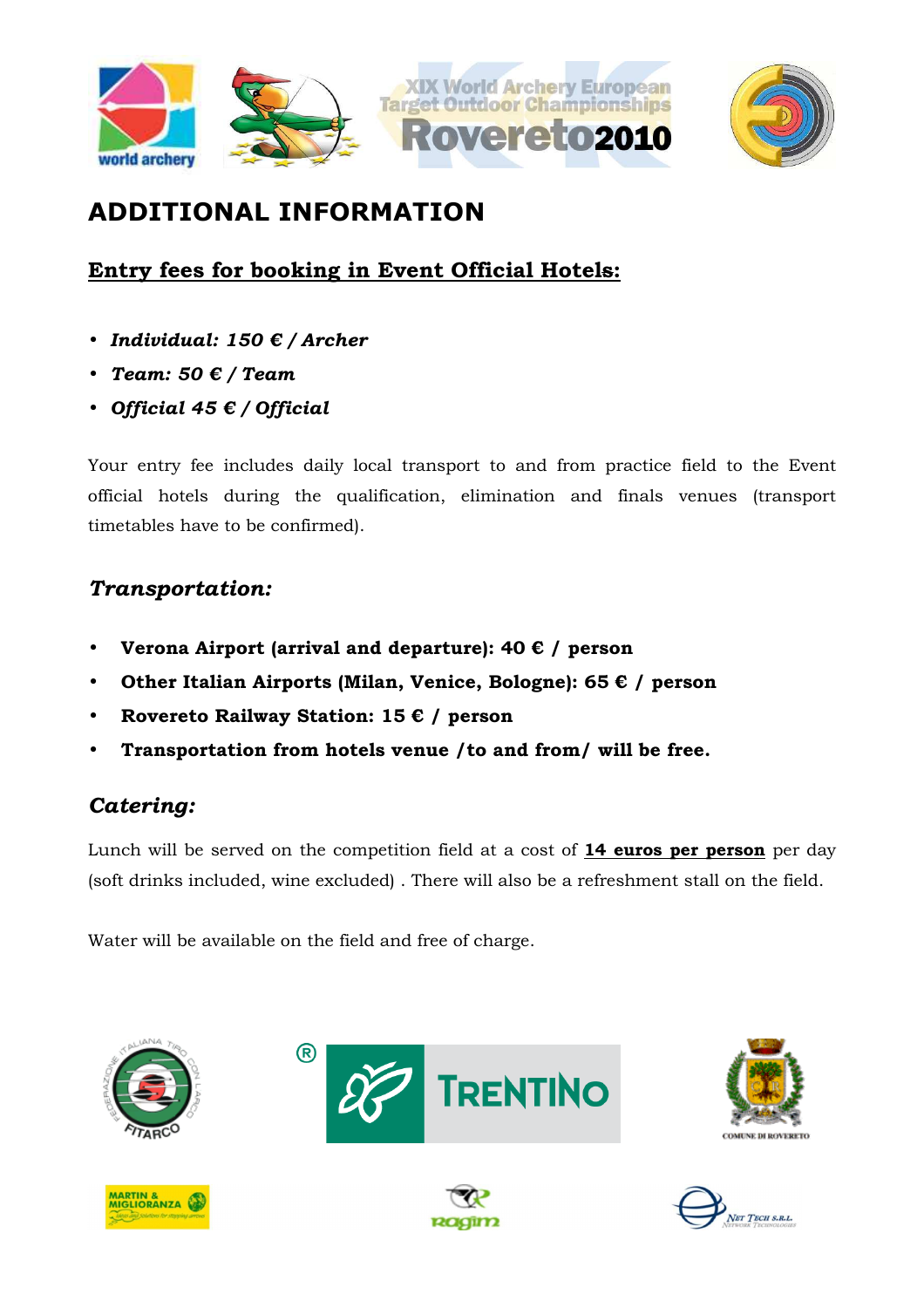



Saturday , May 29th 2010 Opening: 08:00 p.m. **Price: 15 € / person** 

## *Awards Ceremony*

Each country is requested to bring its National Flag (at least 200x100 cm.) and Anthem (CD, if possible).

# **CANCELLATION & CHANGES**

Cancellations must be in writing to the OC by email to rovereto2010@gmail.com or by FAX to the number: 0039 0464 540200, and:

- **received before 01st March 2010 for complete refund of the deposit payment**
- **received later than the above date as per Cancellation policy**

All rates for payments after deadlines are subject to additional changes without prior notice.

All refunds, if any, will be processed after the event.









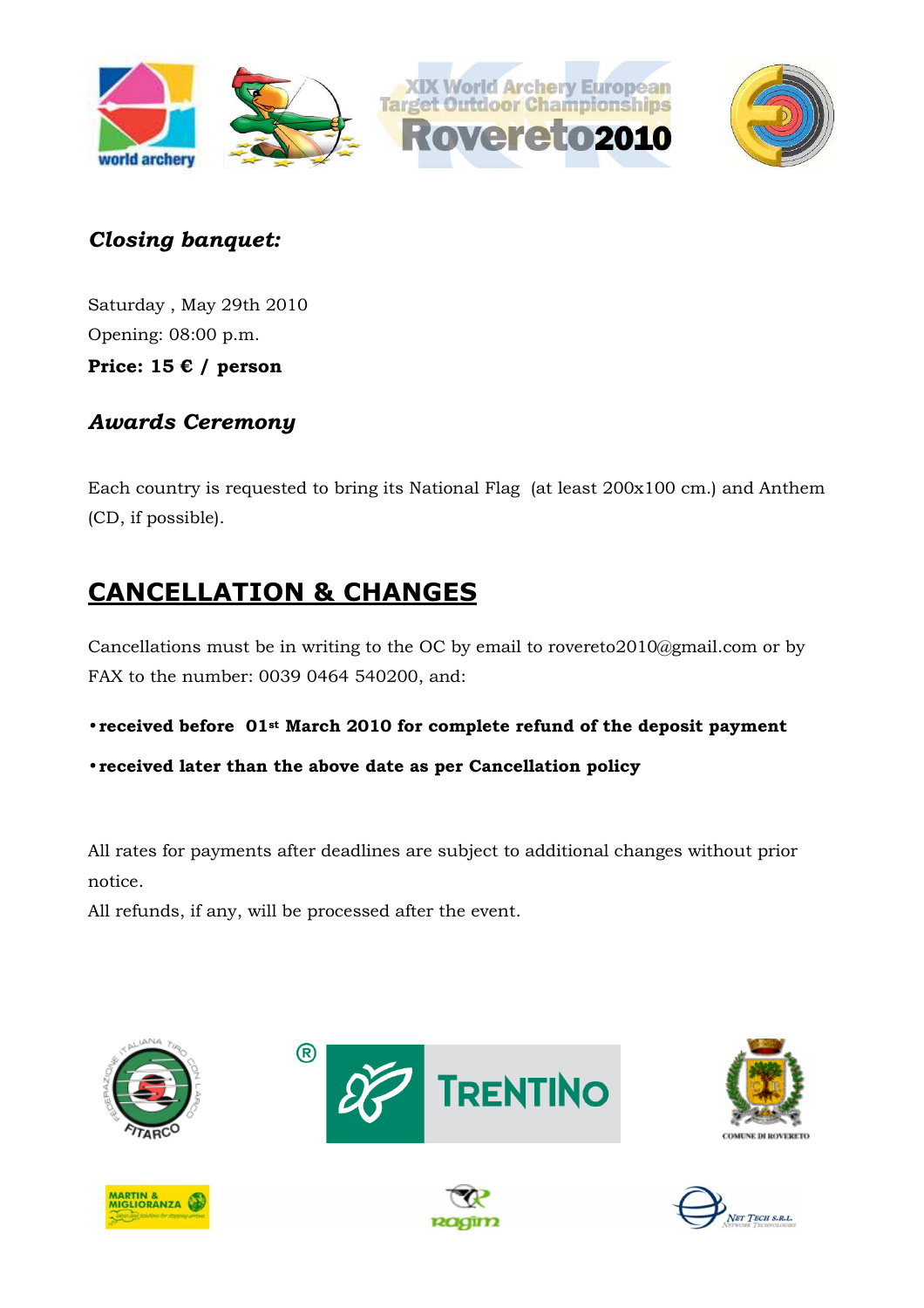

# *PAYMENTS INSTRUCTION*

Final entries processed after the deadline will have a penalty fee of 50  $\epsilon$  / archer to be paid to the OC at the moment of arriving at the event.

Booking will only be regarded valid as soon as a 50 % down payment has been received by the Organising Committee **within February 27th 2010**. Full payments are to be made **within May 10th 2010**, otherwise booking will be hold on.

All fees must be paid to: Cassa Rurale di Rovereto Via Manzoni n. 1 – 38068 ROVERETO – Trento Current account n. 135059 ABI Code : 08210 CAB Code: 20800 CIN Code : 0 IBAN N.:IT47R08210 20800 000000135059 SWIFT (BIC) Code: CCRTIT2T57A

NOTE:

**ALL PAYMENTS ARE REQUIRED TO BE DONE IN EUROS BY BANK TRANSFER**  Bank transfer fees are the responsibility of the sender. **NO CREDIT CARDS or TRAVEL CHECKS are allowed**.











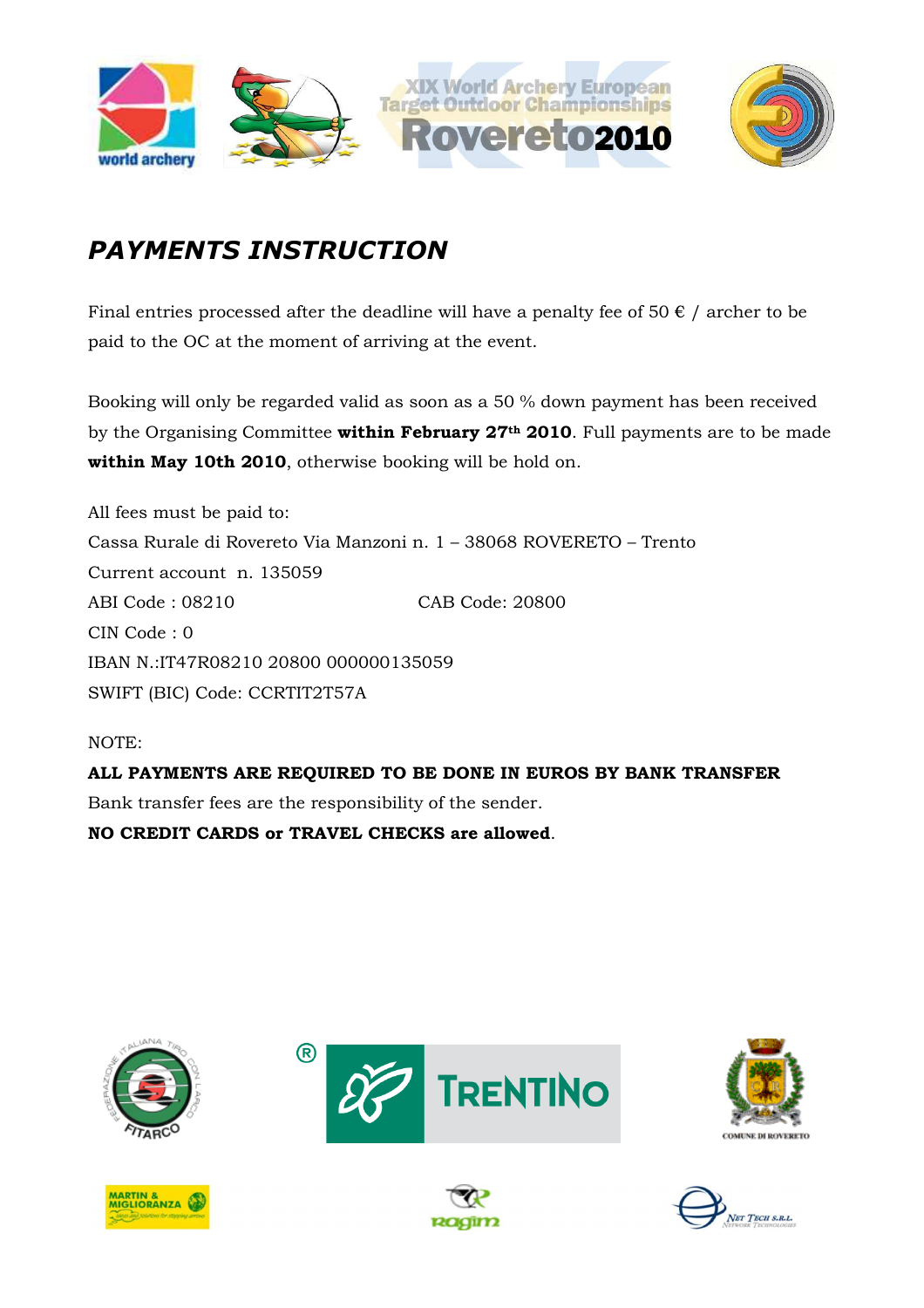





## *ACCOMMODATION*:

Hotels reservations will be based on the XIX World Archery European Outdoor Target Championships order of registration.

- Preliminary reservations needs to be made within **24th February 2010.**
- Final Hotel Reservation needs to be made within **03rd May 2010**.

Reservations after this date will be subjected according to availability.

The transport service between the hotels listed below and the competition field is available only for those teams whose reservation will be made via the organization.

| <b>Hotel</b> |               | <b>Half Board</b> |        |       |
|--------------|---------------|-------------------|--------|-------|
|              |               |                   | Double | $3-4$ |
|              | <b>Hostel</b> | 32                |        |       |
| ∗            | 1А            | 50                | 45     |       |
| $**$         | 2A            | 73                | 60     | 50    |
|              | 2B            | 62                | 54     | 45    |
| ***          | 3.A           | 78                | 60     | 53    |
|              | 3.B           | 81                | 65     | 62    |
| ****         | 4.A           | 83                | 68     | 64    |
| ****SI       | 4.B           | 102               | 72     |       |

•**Every box contains daily price per person in EURO.** 

- •This offer is valid until **24th February 2010**.
- •Meals include bread and water and will be served free of charge.
- •There are only a few rooms for 3-4 people.

### **IMPORTANT NOTE:**

Transportation from and to the venue will be provided only for the delegation hosted by the official hotels, and booked through the OC, in addition, no information will be distributed to the no-official hotels.











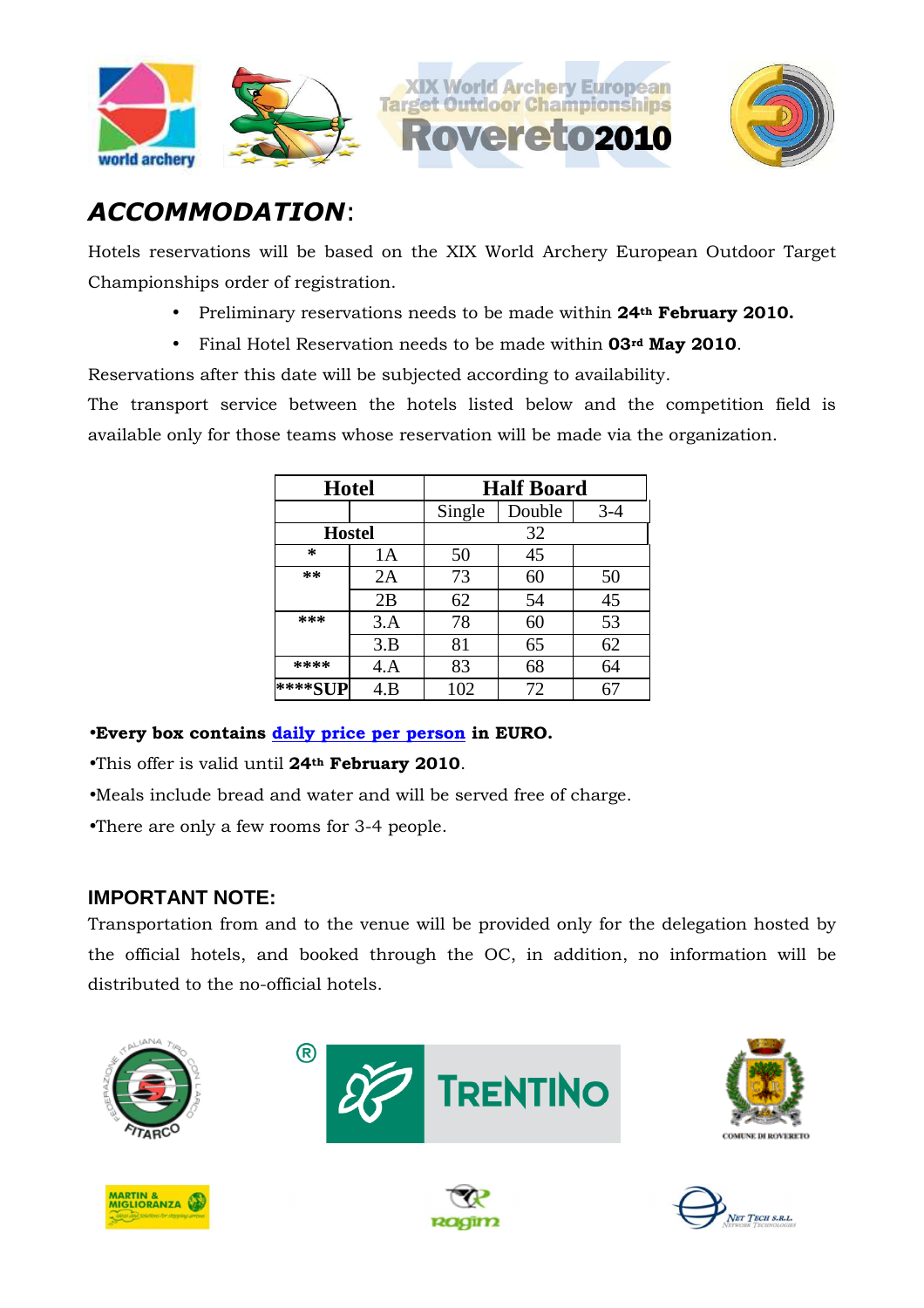

# **HOTEL RESERVATION FORM**

| Federation/Country: |        |
|---------------------|--------|
| Address:            |        |
| Telephone-FAX:      | E-mail |

| <b>HOTEL</b> |  |                                                              |
|--------------|--|--------------------------------------------------------------|
|              |  | Single Rooms   Double Rooms   Triple Rooms   Quadruple Rooms |
| Half Board   |  |                                                              |
| <b>Total</b> |  |                                                              |

- • *Number of officials:\_\_\_\_\_\_\_*
- • *Number of closing banquet: \_\_\_\_\_\_\_*

PLEASE RETURN THIS FORM TO OC BEFORE 24th February 2010 by email to rovereto2010@gmail.com or by FAX to the number: **0039 0464 540200** 







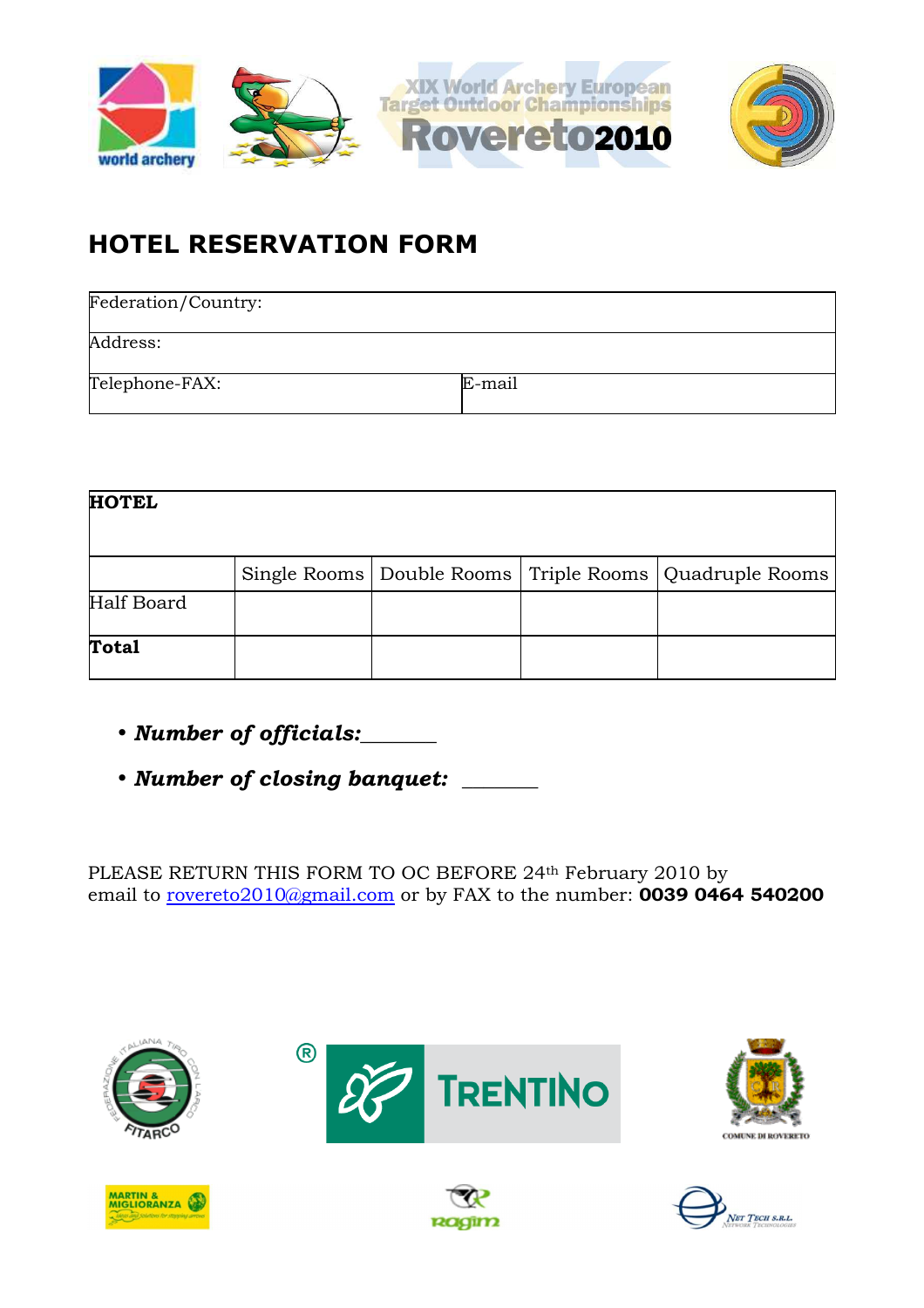

## **TRANSPORTATION FORM:**

| Federation/Country: |        |
|---------------------|--------|
| Telephone-FAX:      | E-mail |

Number of passengers : person/s

|                                                                       | <b>ARRIVAL</b>                                         |                                        |
|-----------------------------------------------------------------------|--------------------------------------------------------|----------------------------------------|
| <b>PLANE</b>                                                          | <b>TRAIN</b>                                           | <b>CAR/BUS</b>                         |
| "Valerio Catullo" Airport Verona                                      | <b>Rovereto Train Station</b>                          | We will arrive by bus                  |
| Airline:                                                              |                                                        | Date: _________                        |
|                                                                       | Date:<br><u> 1986 - Johann Stein, fransk politik (</u> | Time:                                  |
| Date:<br><u> 1989 - Johann Barn, mars and de Brasilian (b. 1989)</u>  | Time:<br>and the company of the company of             |                                        |
| Time:                                                                 |                                                        |                                        |
|                                                                       |                                                        |                                        |
|                                                                       | DEPARTURE<br>TRAIN                                     |                                        |
|                                                                       | <b>Rovereto Train Station</b>                          | <b>CAR/BUS</b><br>We will leave by bus |
| <u> 1989 - Johann Barbara, martin basa</u>                            |                                                        | Date: ___________                      |
|                                                                       | Date: _____________                                    | Time:                                  |
| <b>PLANE</b><br>"Valerio Catullo" Airport Verona<br>Airline:<br>Date: | Time:<br><u> 1990 - Andrea State</u>                   |                                        |

PLEASE RETURN THIS FORM TO OC BEFORE 03rd May 2010 by email to rovereto2010@gmail.com or by FAX to the number: **0039 0464 540200** 



**R** 





 $\overline{\mathbf{1}}$ 





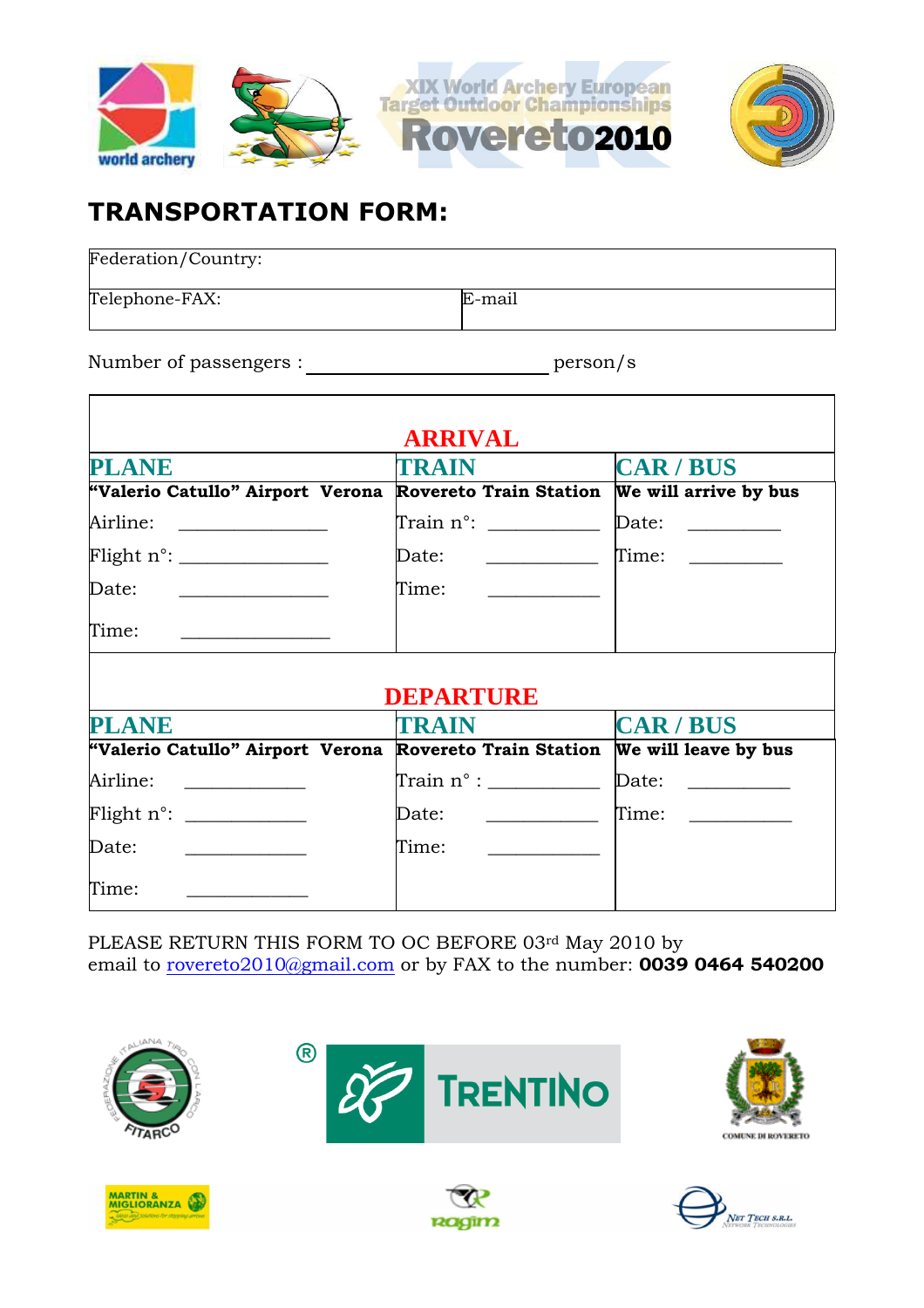

## **BUDGET FORM:**

| Federation/Country: |        |
|---------------------|--------|
| Address:            |        |
| Telephone-FAX:      | E-mail |

| 1.)      | <b>Entry Fee</b> |              |              |  |
|----------|------------------|--------------|--------------|--|
| Position | Cost             | N° of Person | <b>Total</b> |  |
| Athlete  | 150€             |              | €            |  |
| Team     | 50€              |              | €            |  |
| Official | 45 €             |              | €            |  |
|          |                  | Total 1      | €            |  |

| 2.)                  |            |                       |                |              |
|----------------------|------------|-----------------------|----------------|--------------|
| Hotel:               |            |                       |                |              |
| Room                 | N° of Room | $N^{\circ}$ of person | Cost           | <b>Total</b> |
| Single               |            |                       |                | €            |
| Double               |            |                       |                | €            |
| $\frac{3}{4}$ person |            |                       |                | €            |
|                      |            |                       | <b>Total 2</b> | €            |

### **3.) Transport**

| Airport                  | Cost     | N° of Person | <b>Total</b> |
|--------------------------|----------|--------------|--------------|
| Verona                   | 40 €     |              | €            |
| Other Italian Airport    | 65€      |              | €            |
| (Milan, Venice, Bologne) |          |              |              |
| Rovereto Railway Station | $15 \in$ |              | €            |
|                          |          | Total 3      | €            |











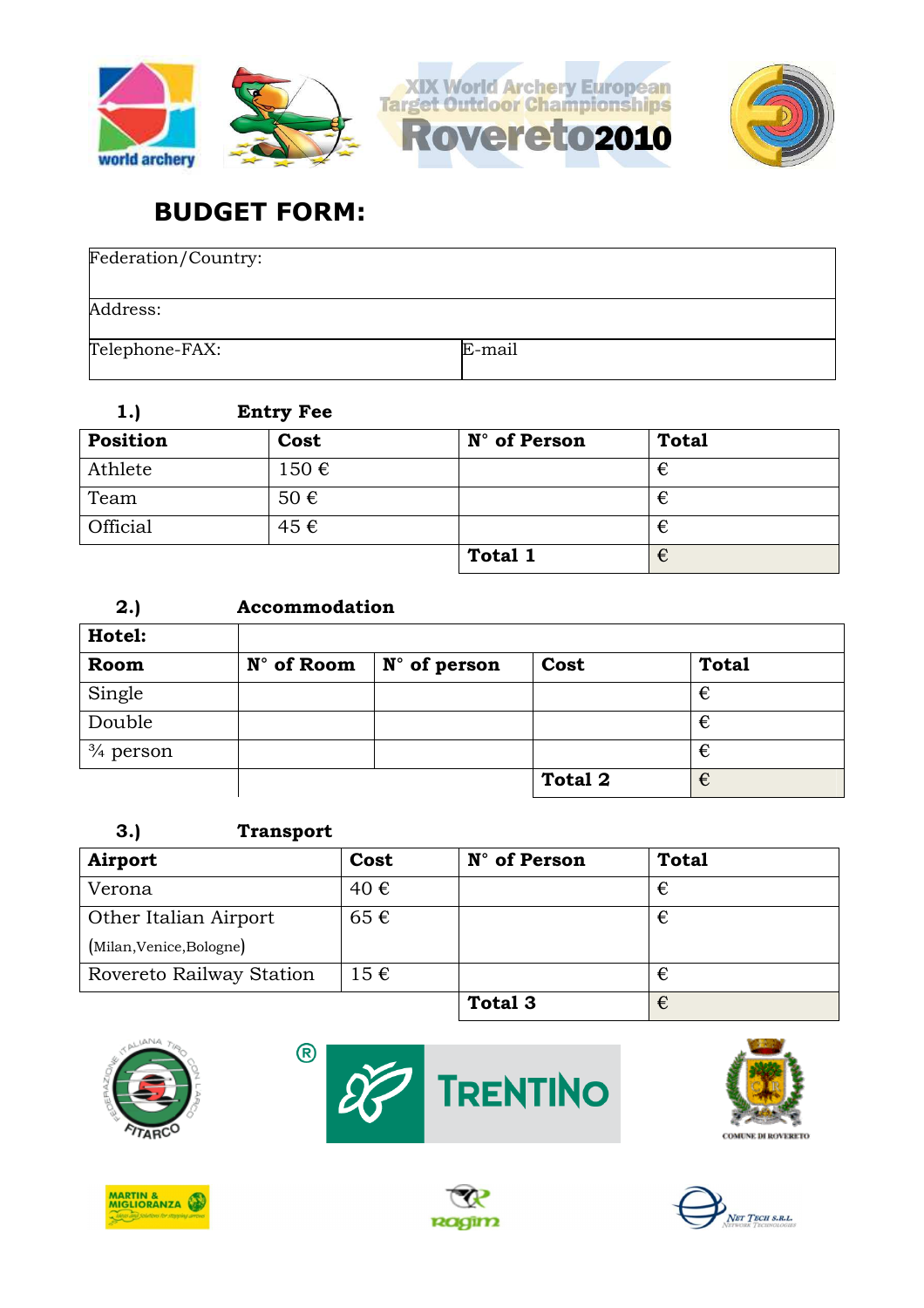

### **4.) Catering (**Please, specify number and foodtype of lunches for each day) S= Standard V=Vegetarian M=No pork menu

| Day                  | Cost             | N° of Person | <b>Total</b> |
|----------------------|------------------|--------------|--------------|
| Day 1 Tuesday 25th   | 14 $\varepsilon$ |              |              |
| Day 2 Wednesday 26th | $14 \in$         |              |              |
| Day 3 Thursday 27th  | $14 \in$         |              |              |
| Day 4 Friday 28th    | 14 €             |              |              |
| Day 5 Saturday 29th  | $14 \in$         |              |              |
|                      |                  | Total 4      | €            |

**TOTAL**  $(1+2+3+4)$  **€** 

Date, \_\_\_\_\_\_\_\_\_\_\_\_\_\_\_\_\_\_\_\_\_

\_\_\_\_\_\_\_\_\_\_\_\_\_\_\_\_\_\_\_\_\_\_\_\_\_\_\_\_\_\_\_

Signature of President / Secretary General :

PLEASE RETURN THIS FORM TO OC BEFORE 03rd May 2010 by email to rovereto2010@gmail.com or by FAX to the number: **0039 0464 540200** 







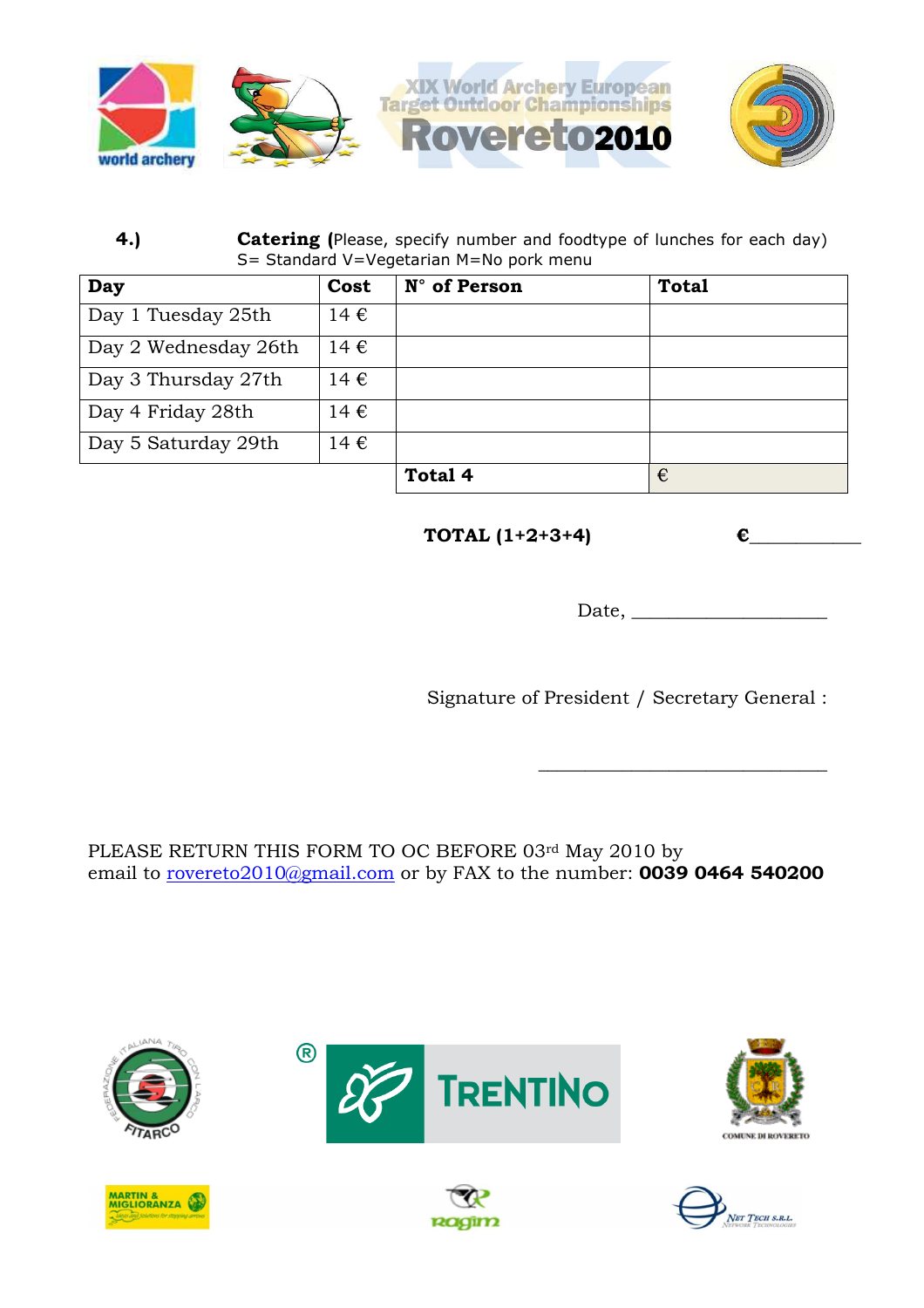

### E M A U PARTICIPATION WAIVER AND COMPETITORS AGREEMENT

### EVENT: XIX WORLD ARCHERY EUROPEAN OUTDOOR TARGET CHAMPIONSHIPS ROVERETO 2010

#### **This form needs to be signed by all the athletes before they can be accredited at the event. The event detailed in the document heading will be referred to as "The Event".**

As in any sporting event, athletes always run the risk of injury or worse. Archery is no different. Therefore, the following waiver is currently required for participation.

In consideration of my involvement in The Event, I acknowledge and agree that:

- 1. I understand that participation in archery competition may involve risk of bodily injury, including but not limited to paralysis, dismemberment or even death, as well as loss of or damage to property.
- 2. I fully understand such dangers and knowingly and freely assume all such risk, and
- 3. I for myself and on behalf of my heirs, assigns and next of kin, hereby release, hold harmless and promise not to sue EMAU, their Officers, Officials, Organisers, Agents, Sponsors and/or Employees and/or other representatives ("The EMAU Agents"), with respect to any and all such injury, paralysis, dismemberment, death and/or loss or damage arising from my participation in the except that which is resultant of gross negligence and/or wilful or wanton misconduct by EMAU and/or EMAU agents.
- 4. I promise to abide by all EMAU rules, regulations, decisions and rulings, including without limitation all those relating to doping or use of drugs. I agree to submit all disputes or claims of any nature relating to the Event (including without limitation its conduct, sponsorship and my participation therein), EMAU rules, regulations, rulings and decisions on all subjects to binding arbitration before the Court of Arbitration for Sport under its statutes and regulations.
- 5. The sponsors of The Event and EMAU may use my photograph, image, name or nick name for the promotion of the Event, EMAU or archery events. EMAU Sponsors or Partners may use my name and likeness to describe any prizes given by Sponsors or Partners without implying any endorsement of their product or service. This use may not include any endorsement by me. I am free to negotiate these endorsements on my own.
- 6. I will accept any prizes or awards given to me by EMAU or the sponsors of The Event for my participation, and I will attend all special award ceremonies at which prizes or awards are presented.
- 7. If I am invited to attend a press conference by the EMAU Press Officer or his representative I will without any delay attend this conference. I acknowledge that by not doing so sanctions may be imposed.

Participant's name (print)

Participant's signature

Date \_\_\_\_\_\_\_\_\_\_\_\_\_\_\_\_\_











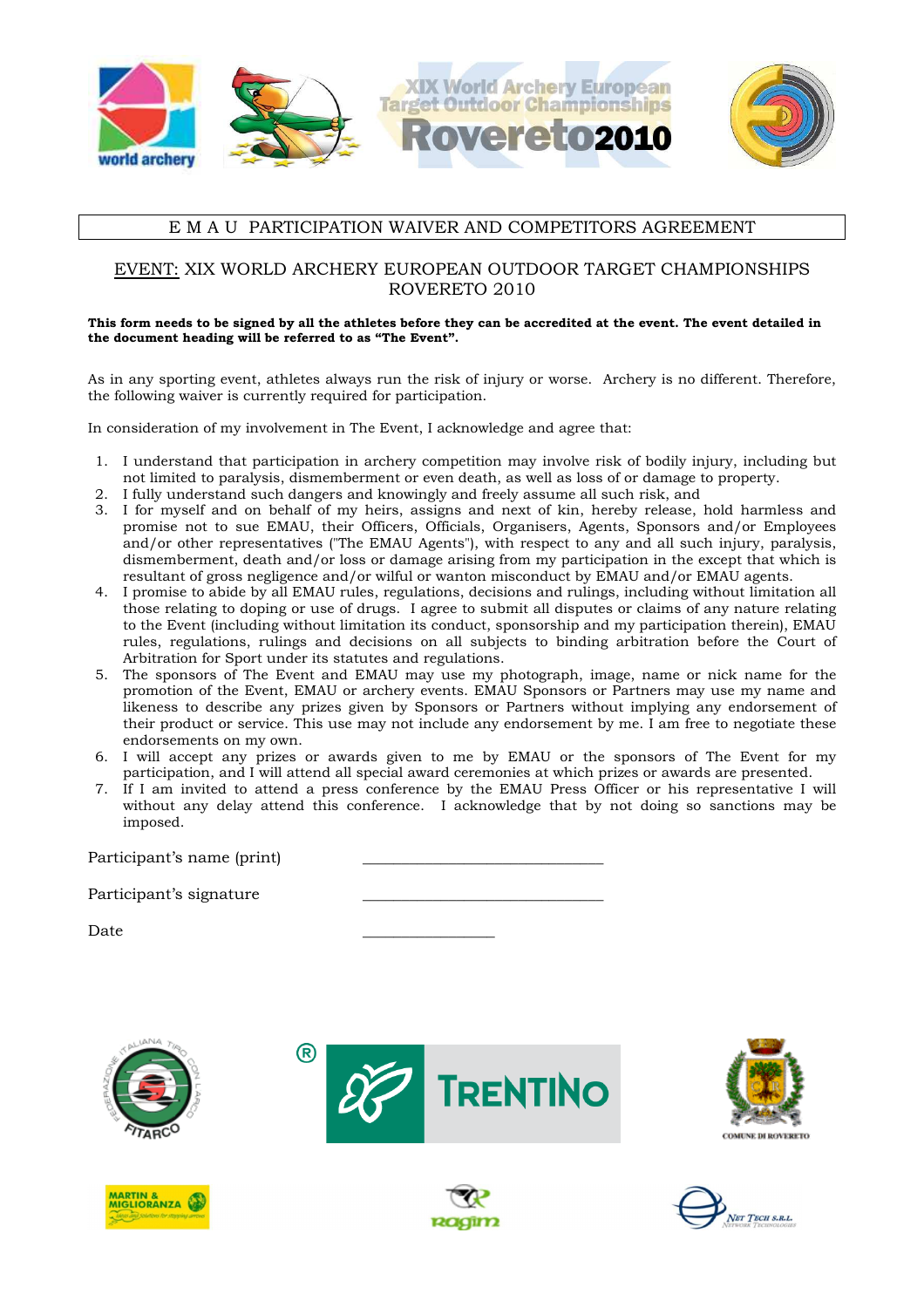

### EMAU PARTICIPATION WAIVER AND COMPETITORS AGREEMENT

### EVENT: XIX WORLD ARCHERY EUROPEAN OUTDOOR TARGET CHAMPIONSHIPS – ROVERETO 2010

#### **ACCORD DE PARTICIPATION ET DECHARGE DES COMPETITEURS VIS-A-VIS DE EMAU**

MANIFESTATION:

### FOR ATHLETES OF MINORITY AGE

(under 18 years, or minor in his/her country at time of participation,)

This is to certify as parent/guardian of this participant, I have read, understood and approved the above participation waiver and competitors agreement and consent to his/her release of EMAU from all liabilities to his/her involvement in The Event and will ensure that she/he will respect the signed agreement.

### *ATHLETES MINEURS*

(ayant moins de 18 ans, ou mineur(e) dans son pays à la date de la participation)

Je soussigné, parent/tuteur du participant désigné ci-après, certifie avoir lu, compris et approuvé le formulaire ci-dessus, et consens à décharger EMAU et/ou l'organisateur de toute responsabilité à son égard liée à sa participation à la Manifestation.

Participant's name (print) Nom du participant (en majuscule)

Parent/Guardian name (print) Nom du parent/tuteur (en majuscule) Parent/Guardian signature Signature du parent/tuteur

Date \_\_\_\_\_\_\_\_\_\_\_\_\_\_\_\_\_











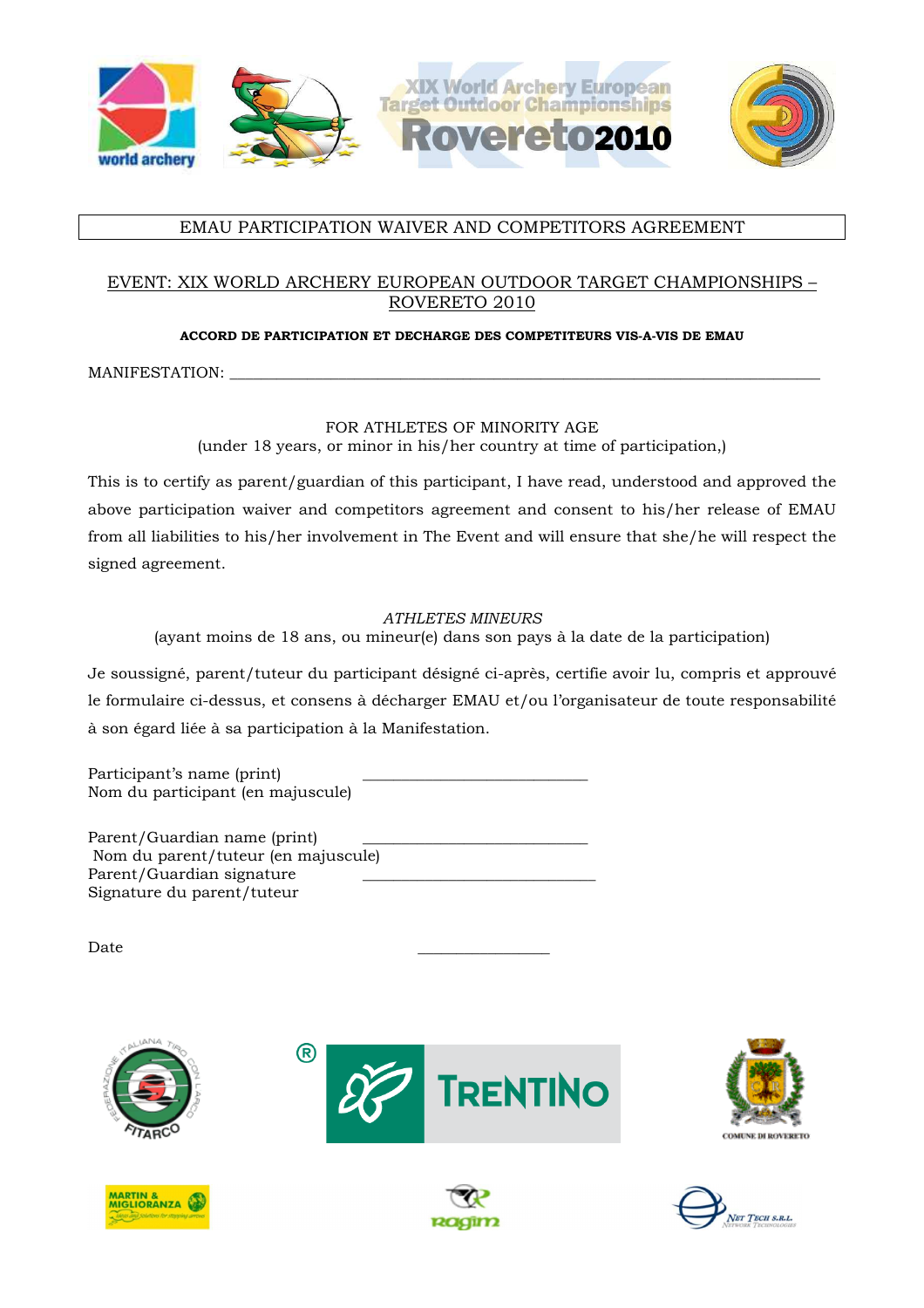

### FITA ANTI-DOPING AGREEMENT

*(FITA Constitution and Rules, Book 1, Appendix 12)*

I, as a member of a Member Association of FITA or participating in a FITA authorized or recognized event, hereby acknowledge and agree as follows:

- 1. I have received information on the FITA Anti-Doping Rules (\*) and had an opportunity to review them.
- 2. I consent and agree to comply with and be bound by all of the provisions of the FITA Anti-Doping Rules (\*), including but not limited to, all amendments to the Anti-Doping Rules (\*) and all International Standards\* incorporated in the Anti-Doping Rules.
- 3. I consent and agree to the creation of my profile in WADA Doping Control Clearing House (ADAMS) and/or any other authorized National Anti-doping Organisations (NADOs) similar system under FITA's agreement for the sharing of information, and to the entry on my doping control and Therapeutic Use Exemptions related data in such systems.
- 4. I acknowledge and agree that FITA and its Member Associations have jurisdiction to impose sanctions as provided in the FITA Anti-Doping Rules (\*).
- 5. I also acknowledge and agree that any dispute arising out of a decision made pursuant to the FITA Anti-Doping Rules (\*), after exhaustion of the process expressly provided for in the FITA Anti-Doping Rules (\*), may be appealed exclusively as provided in Article 13 of the FITA Anti-Doping Rules (\*) to an appellate body for final and binding arbitration, which in the case of International-Level Athletes is the Court of Arbitration for Sport.
- 6. I acknowledge and agree that the decisions of the arbitral appellate body referenced above shall be final and enforceable, and that I will not bring any claim, arbitration, lawsuit or litigation in any other court or tribunal.
- 7. I have read and understood this Acknowledgement and Agreement.

R)

\_\_\_\_\_\_\_\_\_\_\_\_\_\_ \_\_\_\_\_\_\_\_\_\_\_\_\_\_\_\_\_\_\_\_\_\_\_\_\_\_\_\_\_

\_\_\_\_\_\_\_\_\_\_\_\_\_\_ \_\_\_\_\_\_\_\_\_\_\_\_\_\_\_\_\_\_\_\_\_\_\_\_\_\_\_\_\_ (Day/Month/Year) legal guardian)

Date Print Name (Last Name, First Name)

Date of Birth Signature (or, if a minor, signature of

(\*) For the FITA Anti-Doping Rules and the International Standards in effect see: www.archery.org and/or www.wada-ama.org . A printed copy of the current ''prohibited'' list can be obtained from the FITA office.











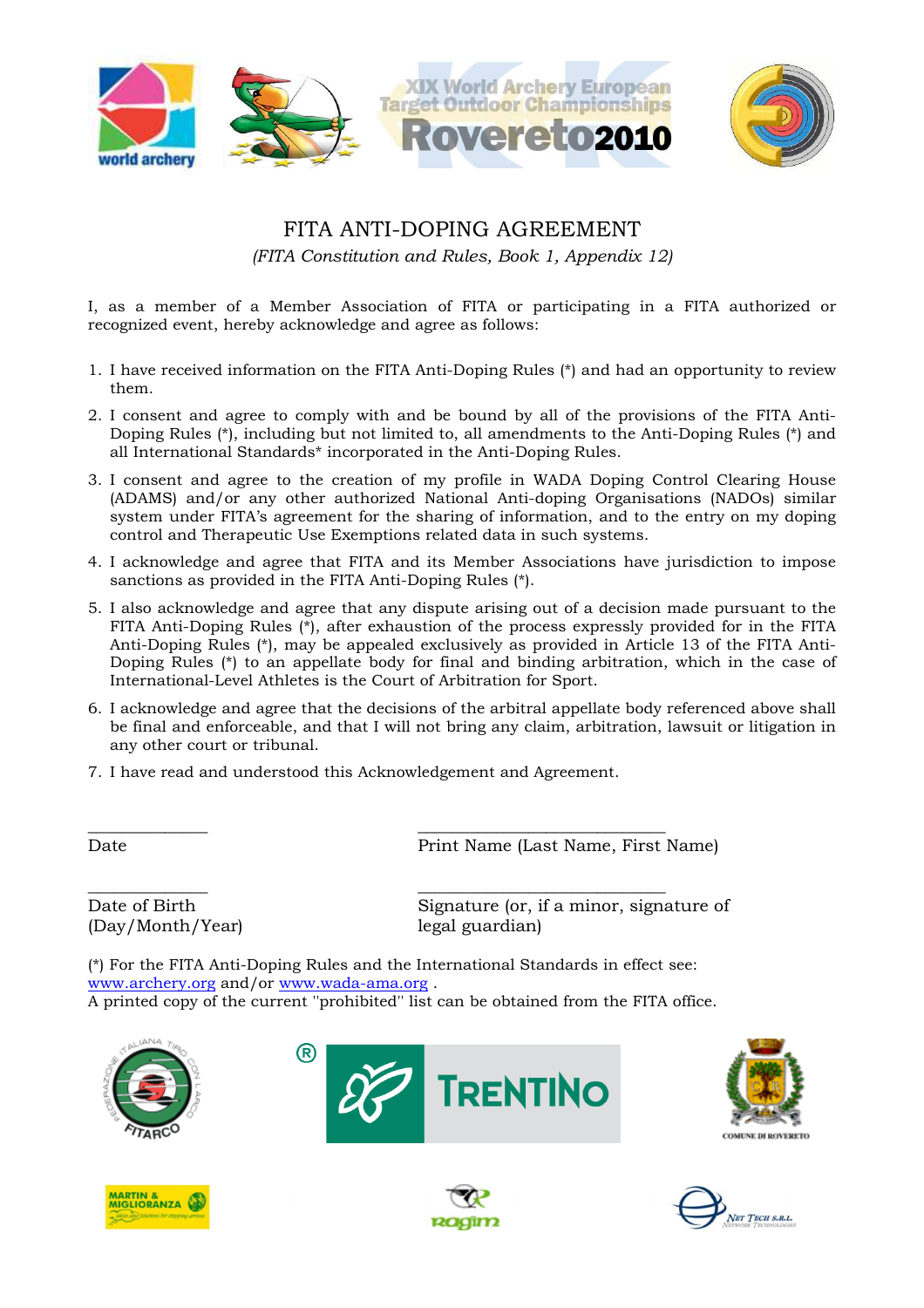

### ACCORD ANTIDOPAGE DE LA FITA

*(Constitution et Réglements de la FITA, Livre 1, Appendice 12)* 

Je soussigné (e), en tant que membre d'une Association membre de la FITA, ou participant à une manifestation autorisée ou reconnue par la FITA, accepte et reconnais par la présente les points suivants:

- 1. Avoir reçu des informations sur les règles antidopage de la FITA, et avoir eu la possibilité d'en prendre connaissance.
- 2. Consentir et accepter de me soumettre et d'être lié par les dispositions des règles antidopage de la FITA (\*), incluant sans s'y limiter tous les amendements aux règles antidopage (\*) et tous les Standards internationaux (\*) incorporés dans les règles antidopage.
- 3. Je consens et donne mon accord à la création de mon profil dans le Centre d'Information en matière de contrôle du dopage de L'AMA (ADAMS) et/ou tout autre système similaire d'une Organisation nationale antidopage autorisée et en accord avec la FITA pour le partage de l'information, ainsi qu'à la saisie des données relatives à mes contrôles antidopage et autorisations d'usage à des fins thérapeutiques dans de tels systèmes**.**
- 4. Accepter la compétence de la FITA et de ses Associations membres d'imposer des sanctions en vertu des règles antidopage (\*).
- 5. Accepter également que tout conflit suscité par une décision découlant des règles antidopage de la FITA (\*), après épuisement des processus expressément prévus aux règles antidopage de la FITA (\*), puisse être porté en appel exclusivement selon les modalités de l'article 13 des règles antidopage de la FITA (\*) devant un organisme d'appel pour arbitrage final et exécutoire qui, dans le cas des athlètes de niveau international, est le Tribunal arbitral du sport.
- 6. Accepter que les décisions arbitrales mentionnées ci-dessus soient finales et exécutoires, et que je ne porterai aucune réclamation, arbitrage, action ou litige devant tout autre cour ou tribunal.
- 7. Avoir lu et compris cette reconnaissance et cet accord.

\_\_\_\_\_\_\_\_\_\_\_\_\_\_ \_\_\_\_\_\_\_\_\_\_\_\_\_\_\_\_\_\_\_\_\_\_\_\_\_\_\_\_\_ Date Nom en caractères d'imprimerie (Nom, Prénom)

(Jour/Mois/Année) représentant légal)

 $\overline{\phantom{a}}$  , and the contract of the contract of the contract of the contract of the contract of the contract of the contract of the contract of the contract of the contract of the contract of the contract of the contrac Date de naissance Signature (ou, dans le cas d'un mineur, signature du

(\*) *Pour les règlements antidopage de la FITA et les Standards Internationaux en vigueur, prière de se référer à:* www.archery.org *et/ou* www.wada-ama.org .

*Sur demande le bureau de la FITA fournira une copie imprimée de la liste.* 











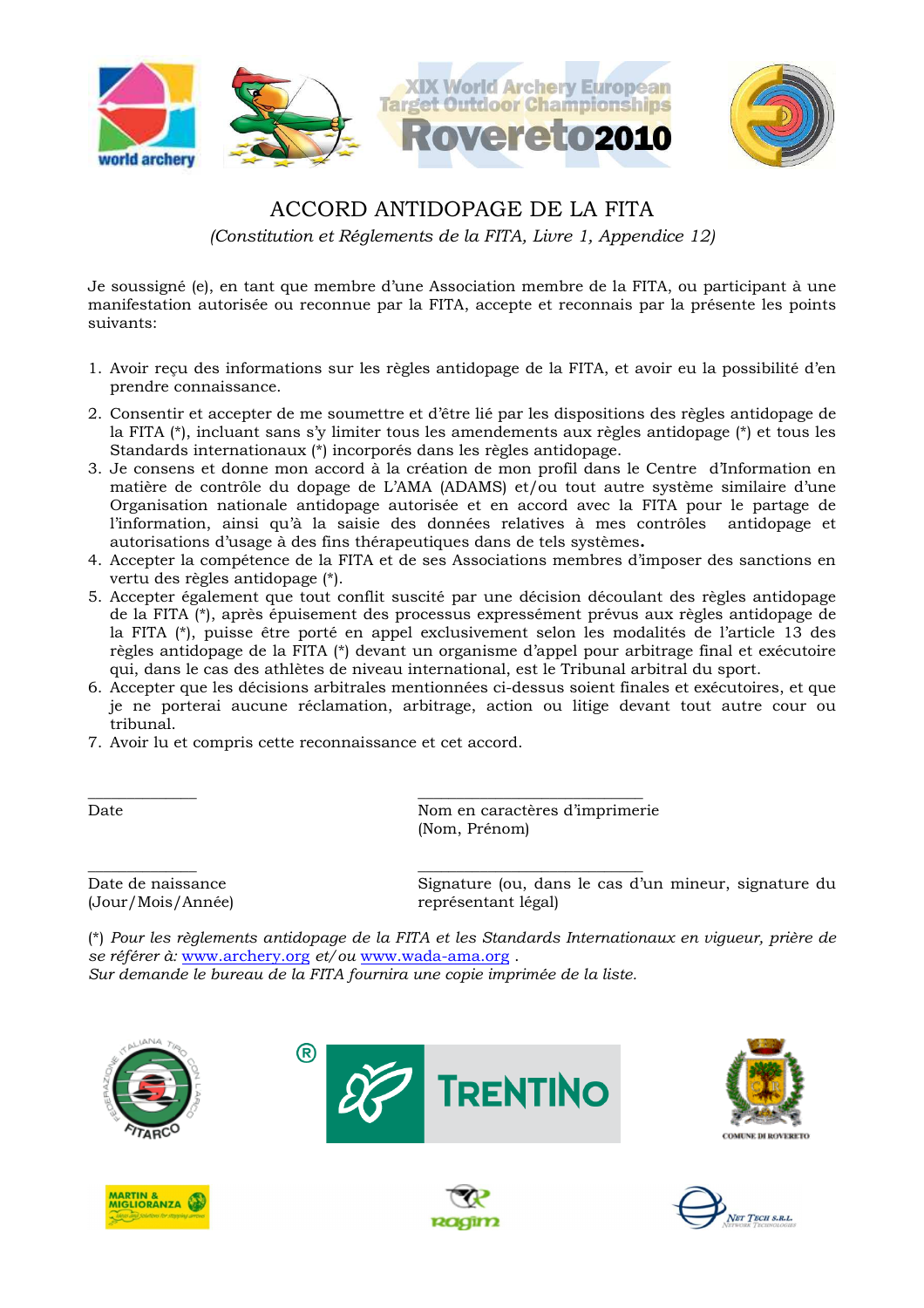

## **APPEAL FORM /** *FORMULAIRE D'APPEL*

This is an intention of Appeal / *Ceci est une intention de faire appel*. This is an appeal from / *Ceci est un appel* (please tick appropriate box */cochez la case appropriée)* 

| Z the Team Captain of the following country:<br>/ du capitaine d'équipe du pays suivant: |
|------------------------------------------------------------------------------------------|
| Name of the Team Captain: / Nom du capitaine d'équipe: _________________________         |
| Z a Team (please name country): / d'une équipe (précisez le pays): ______________        |
| Z an individual person (name):<br>/ d'une personne individuelle (nom):                   |
| Z other (please specify) / <i>autre (précisez):</i>                                      |
| This appeal is against / cet appel est dirigé contre:                                    |
| Description of Appeal or Protest / Description de l'appel ou de la plainte:              |

 $\overline{\phantom{a}}$  , and the set of the set of the set of the set of the set of the set of the set of the set of the set of the set of the set of the set of the set of the set of the set of the set of the set of the set of the s  $\overline{\phantom{a}}$  , and the set of the set of the set of the set of the set of the set of the set of the set of the set of the set of the set of the set of the set of the set of the set of the set of the set of the set of the s  $\overline{\phantom{a}}$  , and the set of the set of the set of the set of the set of the set of the set of the set of the set of the set of the set of the set of the set of the set of the set of the set of the set of the set of the s

 $\overline{\phantom{a}}$  , and the set of the set of the set of the set of the set of the set of the set of the set of the set of the set of the set of the set of the set of the set of the set of the set of the set of the set of the s

I believe this action is against the following rules (state article if known): */ je pense que cette action viole les règles suivantes (citez l'article si connu)* 

Signature:

Name in printing / *nom en capitales*: